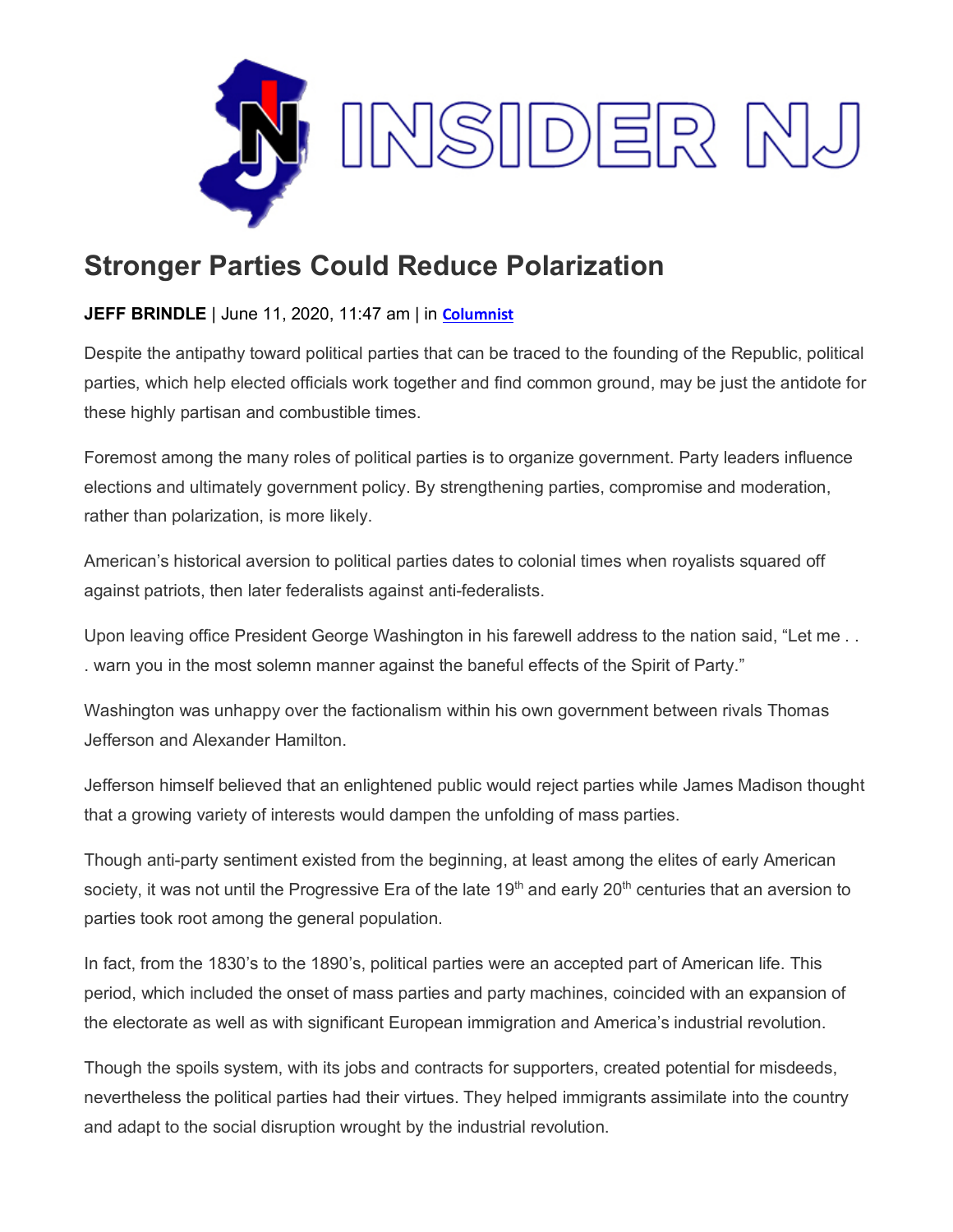Yet, despite the positive role that political parties played, the inequalities of the industrial revolution and concern about corrupt machine politics aroused reformers, who, by 1910, had coalesced into a progressive third-party movement.

The reforms of the Progressive movement would not only undermine party machines and bosses, but reformers, with the aid of a "muckraker" press, nurtured an overall cynicism toward political parties among a large swath of the population.

The Progressive reforms included primary elections, administration of elections transferred from parties to state governments, the power to oust bad officials through recall elections, and initiative and referendum, which gave the public more direct control over policy.

Moreover, the era brought about amendments to the Constitution that would give women the right to vote as well as direct election of U.S. senators.

While the Progressive Era increased cynicism toward political parties and substantially weakened them, it did not kill them off. Instead, parties survived and became far more accountable to the public.

This fact has implications for today. By strengthening modern parties and their leadership, parties may serve as the solvent that calms the highly charged political environment of current times.

Nationally and in New Jersey, politics and elections have become increasingly influenced by independent groups and social media. From 2005 – 2017, for example, independent spending grew in state elections by almost 11,500 percent compared to party spending that lagged far behind.

Social media, including blogosphere, platforms like Facebook, Twitter, and Instagram, are combining with independent groups to greatly individualize politics, a trend which contributes to polarization, rancor, and overall dissatisfaction and decreasing trust in the institutions of government.

A stronger party system can help to ameliorate this division. Disciplined political parties organize majorities in government that are crucial to governing. As long-standing institutions, political parties have provided a training ground for leadership by allowing individuals to learn about the relationship between elections and governance, and to gain experience necessary for bringing people together on behalf of the public good.

Further, political parties encourage leaders to work together rather than at cross purposes and provide an environment that promotes compromise and the bringing forth of majorities. In contrast, single issue independent groups and social media foster individual politics and division.

In New Jersey, the Election Law Enforcement Commission has put forth several proposals for strengthening political parties.